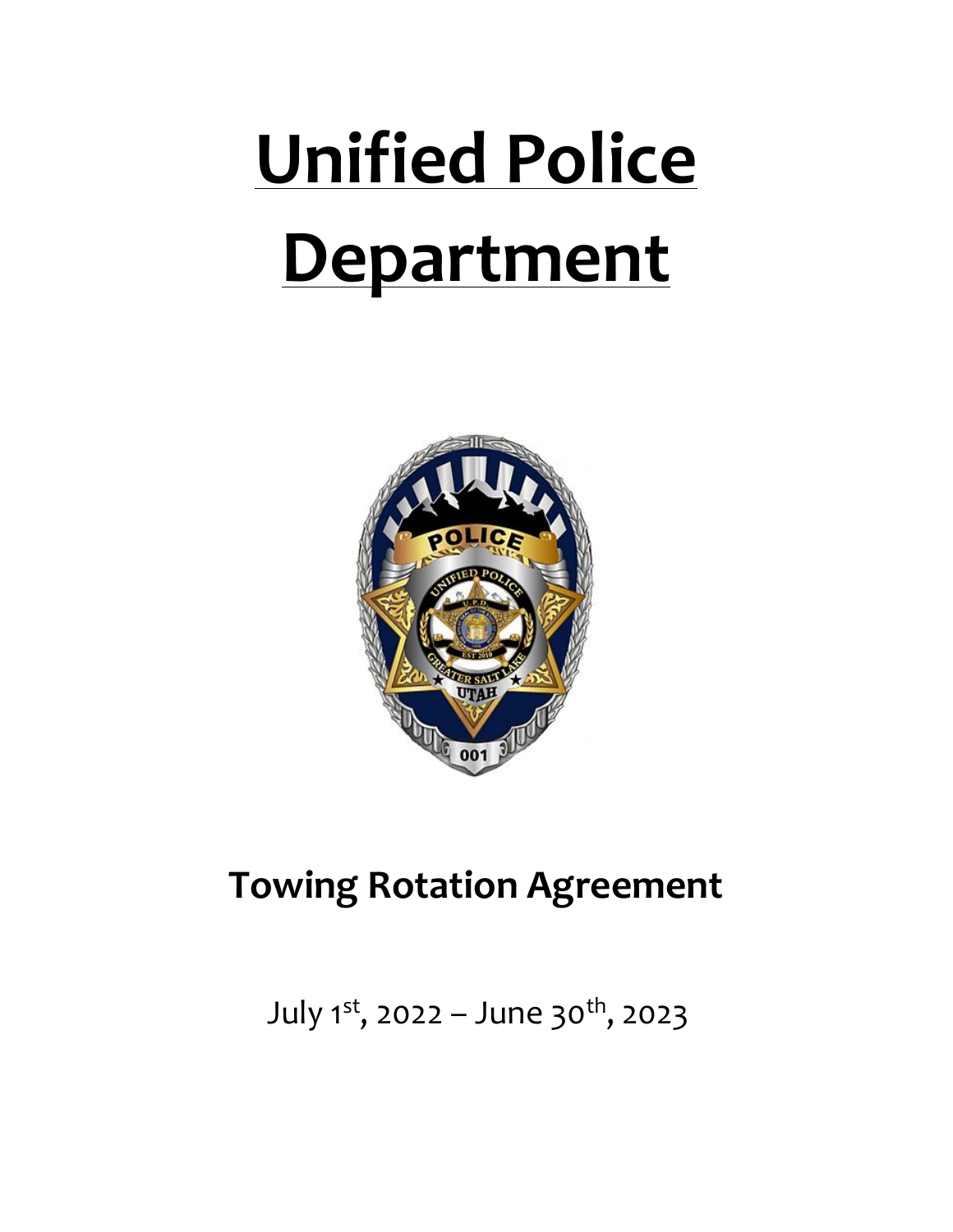# **TABLE OF CONTENTS**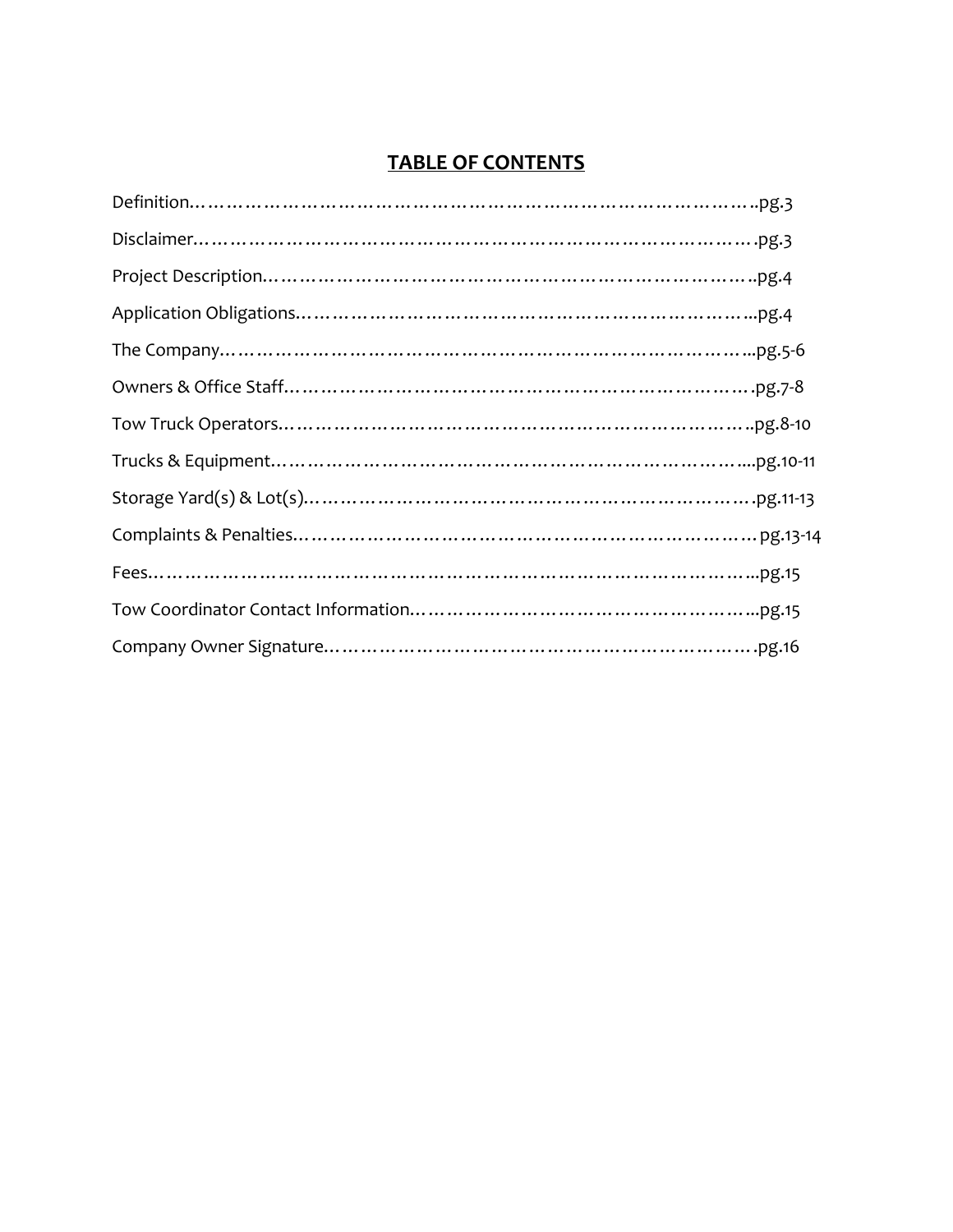#### **DEFINITONS**

|     | "UPD"                   | Unified Police Department of Greater Salt Lake                                  |
|-----|-------------------------|---------------------------------------------------------------------------------|
|     | "Company"               | The towing company who is applying for rotation                                 |
|     | "Owner"                 | Person(s) that own and/or operate and/or manage a company                       |
| 4.  | "Office Staff"          | Anyone who has access to any files, information, emails, etc. that involve UPD  |
|     | "Coordinator"           | The UPD towing coordinator                                                      |
| 6.  | "Operator"              | Approved tow truck driver                                                       |
|     | "Truck"                 | Approved tow truck                                                              |
| 8.  | "Yard"                  | Storage yard approved by the Utah State Tax Commission                          |
| ۹.  | "Normal Business Hours" | 8:00AM to 5:00PM, Monday through Friday, excluding state holidays               |
| 10. | "Sanction"              | A penalty including but not limited to warnings, suspension, and/or termination |
|     |                         |                                                                                 |

#### **DISCLAIMER**

UPD is seeking to establish a towing rotation list, to be used when a sworn officer requests the removal and towing of a motor vehicle. The UPD reserves the right to make any changes to the agreement, with enough notice to the companies.

If a company is sold during the towing rotation year, the owner of said company is responsible for notifying UPD at the time of sale. The company will then be terminated from the UPD rotation. The agreement is non-transferable. The new owner will be eligible to apply the following rotation agreement year.

Being on any of the UPD towing rotation lists is a privilege not a right and does not create a contract between the UPD and the company. To be eligible for any UPD towing rotation list, the company must submit (during open application) the "Towing Rotation Application" and must agree to comply with the rules and regulations as set forth in this towing rotation agreement. Towing companies on the UPD tow rotation list must also follow all federal, state, and local laws and regulations pertaining to the company. Failure to comply with the terms of this agreement or applicable federal, state, and local laws and regulations may lead to sanctions against the towing company as described in this agreement.

The signature of the duly authorized representative on the application and agreement shall confirm that the entire document has been read. The information given is complete and accurate. The company and all employees are bound by all provisions of this agreement. The company understands the requirements to be placed and remain on any UPD towing rotation list. The company accepts the conditions of the agreement, and the company accepts responsibility for the actions of its owners, agents, employees, and tow truck passengers as they relate to the agreement and do so with the full understating that inclusion on any UPD towing rotation list is voluntary and a discretionary privilege extended by the UPD and not a legal right. Inclusions on UPD's towing rotation list does not guarantee any company an equal or specific number of rotation calls. Falsification on this agreement, or in the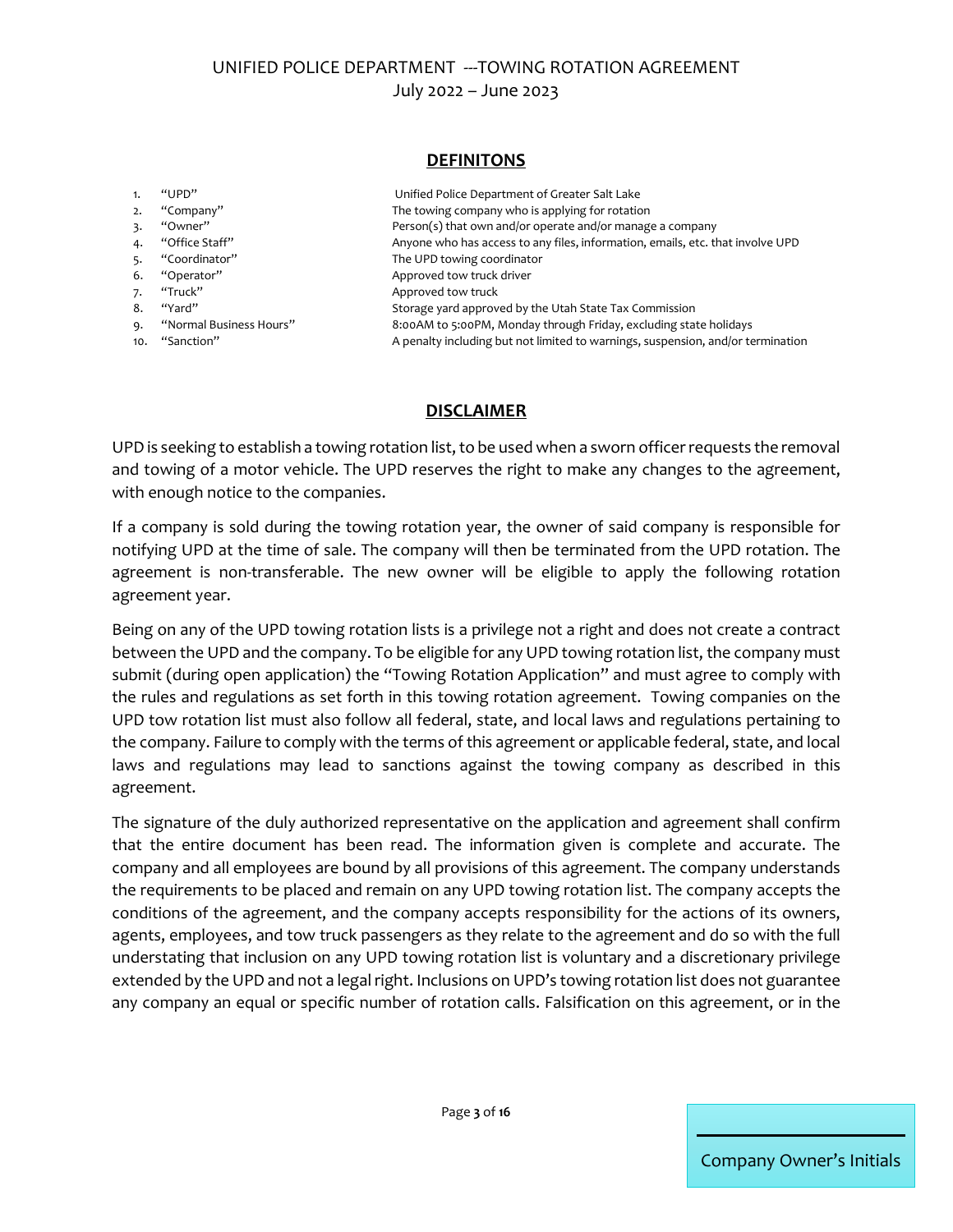documentation provided in support of the application shall be cause for immediate termination from the towing rotation list and may be charged as a separate criminal offense.

### **PROJECT DESCRIPTION**

- 1. This rotation and agreement will be effective July 1<sup>st</sup>, 2022 through June 30<sup>th</sup>, 2023. Unless terminated earlier at the discretion of UPD.
- 2. Renewals and enrollment for existing and/or new companies must be completed annually specified by the UPD.
- 3. The company must apply for the UPD tow rotation online at [www.updsl.org](http://www.updsl.org/) . We encourage all companies to use this method. The *Original Agreement* which is initialed and signed as well as the completed application agreement must be submitted in person or by mail to the Unified Police Department (See *Tow Coordinator Contact Information).*
- 4. Companies must specify the rotation zone (**only one per company**) and indicate any specialty rotation you would like to be placed on. The UPD at its discretion, may choose and place a company in a zone if additional coverage is needed.
- 5. Email is the main method of communication between the UPD and tow companies. Towing companies are recommended to do all correspondences (appeals, complaints, questions, document updates, etc.) by U.S Mail or email. If one feels that there is a reason to meet in person, please email us to schedule a meeting.
- 6. This rotation does not apply to recoveries and the UPD reserves the right to specifically request a company for recoveries. A recovery shall be determined by the officer on scene and shall be at his/ her sole discretion.
- 7. All documents must be approved before the company is placed on rotation.

#### **APPLICATION OBLIGATIONS**

The UPD will receive packets and/or online applications until Monday, June 6<sup>th</sup>, 2022 at 4:00pm at the UPD building (See *Tow Coordinator Contact Information).* **Packets delivered after this time will NOT be accepted.** 

- $\checkmark$  Packet must be completed to be considered
- $\checkmark$  The right is reserved to reject all applications, to waive any informality or technicality, or to accept applications deemed in the best interest of the UPD
- $\checkmark$  Packets that have owners, office staff, operators, trucks, yards, or any employee not qualifying for participation will not have those owners, office staff, operators, trucks, or yards considered.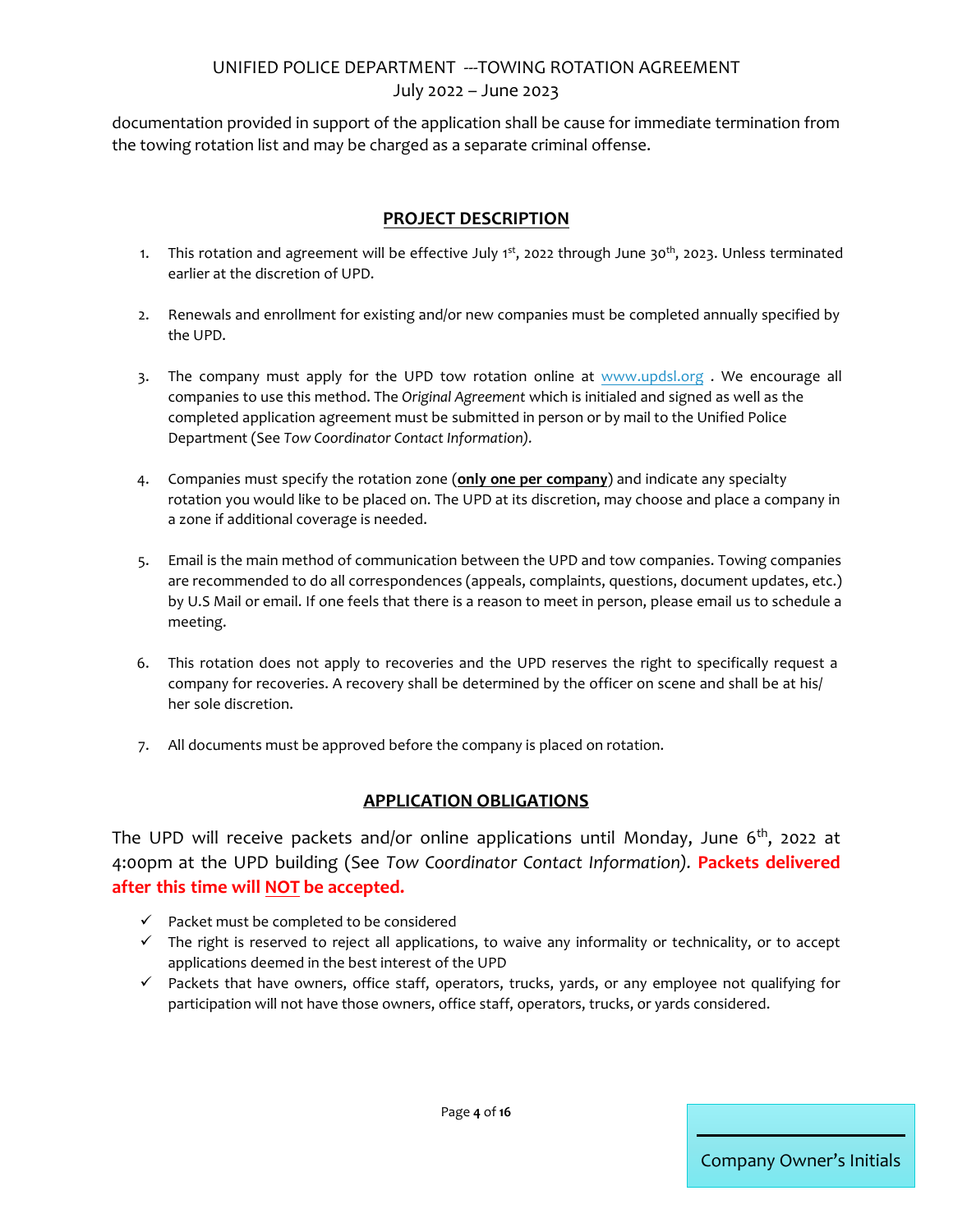# UNIFIED POLICE DEPARTMENT ---TOWING ROTATION AGREEMENT

#### July 2022 – June 2023

- $\checkmark$  If you choose to submit the tow packet in person, you must complete the application via electronically and printed. **Handwritten applications will NOT be accepted.**
- $\checkmark$  Copies of other agencies, previous and prior versions of the application will not be accepted. The UPD is not responsible for expenses incurred prior to or after an award by the UPD. The UPD reserves the right to reject all responses and to waive any irregularities or informalities.
- $\checkmark$  The company is not active until all decals and badges are picked up.
- $\checkmark$  No P.O Boxes for business addresses (Mailing Address can be P.O Boxes).
- $\checkmark$  All agreement pages must be initialed by the company owner

#### **THE COMPANY**

- 1. If the company accepts a rotation call and arrives at the location of the incident, the vehicle assigned to the company/driver must be removed. The driver is not to turn it down once on scene. If the company refuses to do so, this will result in the company being sanctioned.
- 2. The company is responsible to submit all information requested on the application checklist.
- 3. The company must maintain *General Commercial Liability Insurance* at \$1,000,000 per occurrence, \$2,000,000 *Aggregate*, and \$100,000 *Garage Keepers*. UPD shall be listed as an additional insured on the General Commercial Liability and Garage Keepers Insurance policies.
- 4. The company shall provide evidence of *Workers Compensation Insurance* and shall maintain said coverage throughout the rotation years as per Utah State Law. The Exclusion Waiver Endorsement (the statement that you do not want Workers Compensation on yourself and others) is **NOT** acceptable.
- 5. The company will be available 24 hours a day, 7 days a week. The company that is dispatched must be at the scene within 20 minutes, unless there are extraordinary circumstances. If the towing service first called accepts the call and does not arrive within 20 minutes, then another towing service will be dispatched, this will result in the company being sanctioned.
- 6. For all regular rotation calls that involve light-duty and medium-duty vehicles, the company will only be allowed to bill for one (1) hour of tow services which includes the dollying of vehicles (See *Administrative Rule R909-19).* In case of crashes involving serious injury, fatalities, or other tows which are significantly longer than one hour, an on-scene UPD Sergeant or Lieutenant must sign and print their name on the tow receipt. This must include the time of departure from the scene which authorizes billing longer than the standardized one hour. A reasonable exception, as determined by the UPD towing coordinator, may be the Canyons Rotation, 4X4 Rotation, and Heavy-Duty calls. Only those charges allowed by statute may be charged to the vehicle owner and/or insurance company.
- 7. The UPD may perform audits on company billing receipts.
- 8. The dispatch phone number shall be answered in the name of the company making the application.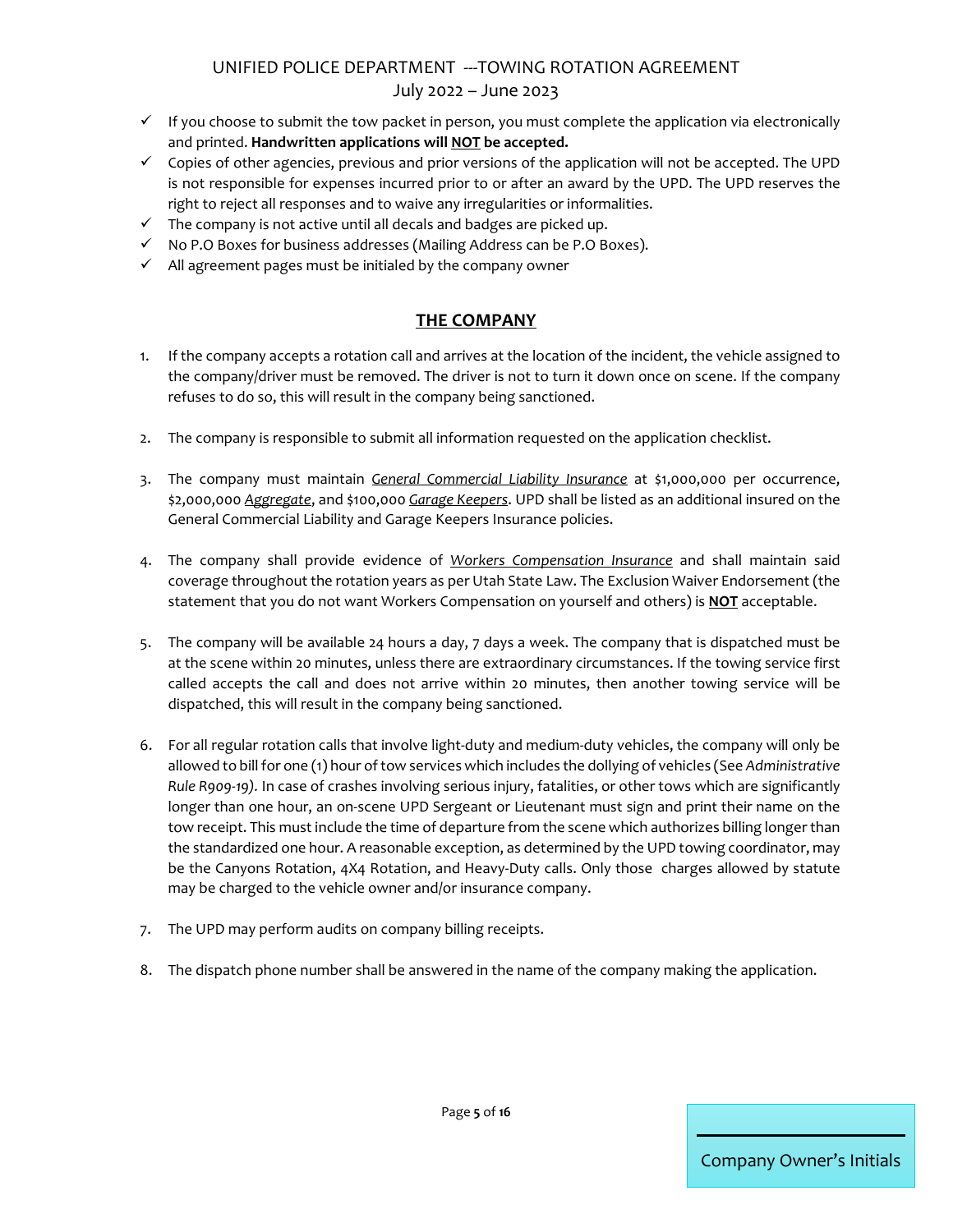- 9. To aid in communication, each company shall maintain and monitor an active email(s) address. This will be the same email(s) that was used on the application. Failure to respond by the listed due date will result in the company being sanctioned.
- 10. The company agrees not to use unapproved mangers, office staff, operators, trucks, or yards. Any new managers, office staff, operators, trucks, and yards must be added by either submitting to us via email, in person to the UPD Main Office, o[r www.updsl.org.](http://www.updsl.org/)
- 11. The company agrees to unannounced audits of all records.
- 12. Only the company that has been called by UPD dispatch from the tow rotation may respond to the tow request.
- 13. The company will maintain complete and accurate records of all UPD rotation tows and shall prove the UPD coordinator with such records as requested. Failure to maintain such records will result in the company being sanctioned.
- 14. The company shall respond with its own equipment which is permanently marked with the company name and logo. The company will not use other towing company equipment on a "temporary lease" or substitute backup basis.
- 15. The towing invoice/receipt must include start date/time, arrival at scene, conclusion at scene, arrival at yard, and unload time by the operator at the time of the tow. When a vehicle is retrieved by the owner(s) must have the date/time and signature. All time shown must be directly attributed to the towing assignment.
- 16. The company shall make every effort to resolve legitimate claims for damage or theft that are obviously related to the towing and/or storage of the vehicle and shall do so in a timely manner. Vehicles that are damaged because of the tow will result in the company being sanctioned.
- 17. The company shall provide the owner of the vehicle with the company's insurance information if requested.
- 18. The company shall ensure that once the operator is given control of the vehicle at the tow site, notation is made on the invoice of the description of any property that is removed from the vehicle and the name of the person removing it.
- 19. Notification by the insurance company or the state that a required element of this agreement has been revoked will result in the company being sanctioned.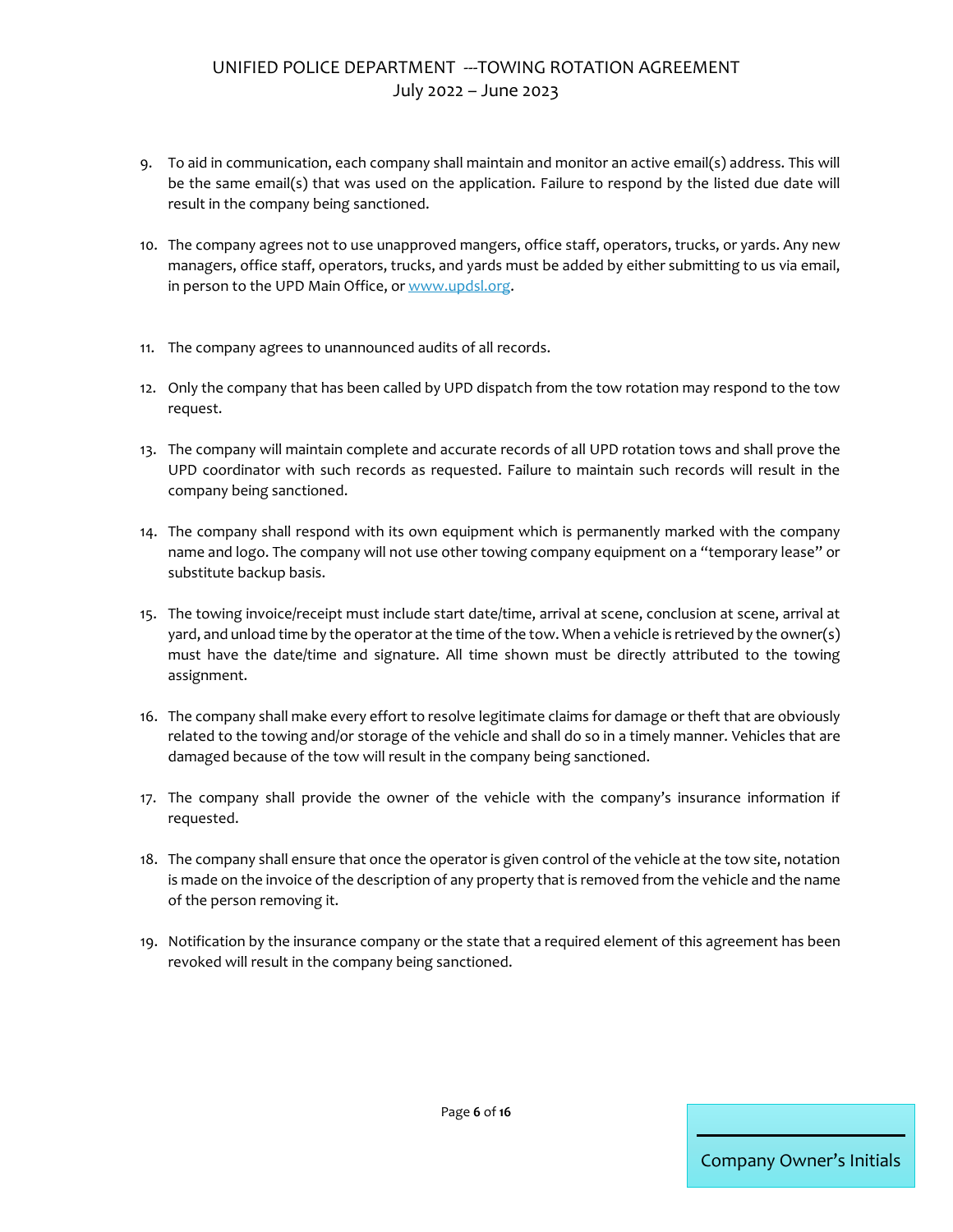- 20. It is the responsibility of the tow company to return the UPD tow badge for all employees no longer working the company. UPD asks that the company mail or drop off in person within fourteen (14) days. If UPD does not receive the tow badge, this will result in the company being sanctioned.
- 21. The company shall ensure that all company staff must fully cooperate with UPD Officer(s) on-scene, towing coordinators, and any other Law Enforcement Officer(s). Dishonesty and/or failure to cooperate will result in the company being sanctioned.
- 22. The company shall fully cooperate with all law enforcement agencies regarding investigations into alleged crimes occurring on or within any company property including but not limited to offices, vehicles, yards, etc. Dishonesty and/or failure to cooperate will result in the company being sanctioned.

#### **OWNERS AND OFFICE STAFF**

- 1. Each owner, if listed as an operator, must submit the *UDOT Tow Truck Operator Certification* that states that the operator has been certified to work with said company.
- 2. Owners, managers, and office staff are unauthorized to operate any towed vehicle(s) without submitting the UDOT Tow Truck Operator Certification.
- 3. If the company has only one approved driver at any point in time throughout the rotation year and the driver is going to be unavailable or out of service for any length of time, the company shall not use an unauthorized driver during the absence of that driver. If using an unauthorized driver will result the company being sanctioned.
- 4. Managers and office staff who do not drive or operate tow trucks must submit the original BCI criminal histories no older than forty-five (45) days, prior to June 6<sup>th</sup>, 2022. If the BCI is showing "Criminal History Verified" with the arrest history attachments. Staff members that have an arrest(s) that do not have dispositions must be able to provide UPD with the court dispositions, if not compliant the staff member will be terminated from the UPD tow rotation.
- 5. All manager(s) and office staff who have access to any communication with Unified Police Department is required to submit the original BCI criminal background with seal.
- 6. The company will ensure that all operators, assistants, trainees, and any other employees have enough experience and/or training in currently recommended towing techniques and can perform their duties in a lawful, safe, proper, and effective manner.
- 7. Manager(s) and Office Staff must initial and sign the "*Office Staff Agreement"* which must be delivered via U.S Mail or in person to the UPD Main Office. The agreement **cannot** be accepted via email.
- 8. Owners, managers, and office staff must be within compliance of the criteria listed below:
	- a. Are legally authorized to work in the United States

Page **7** of **16**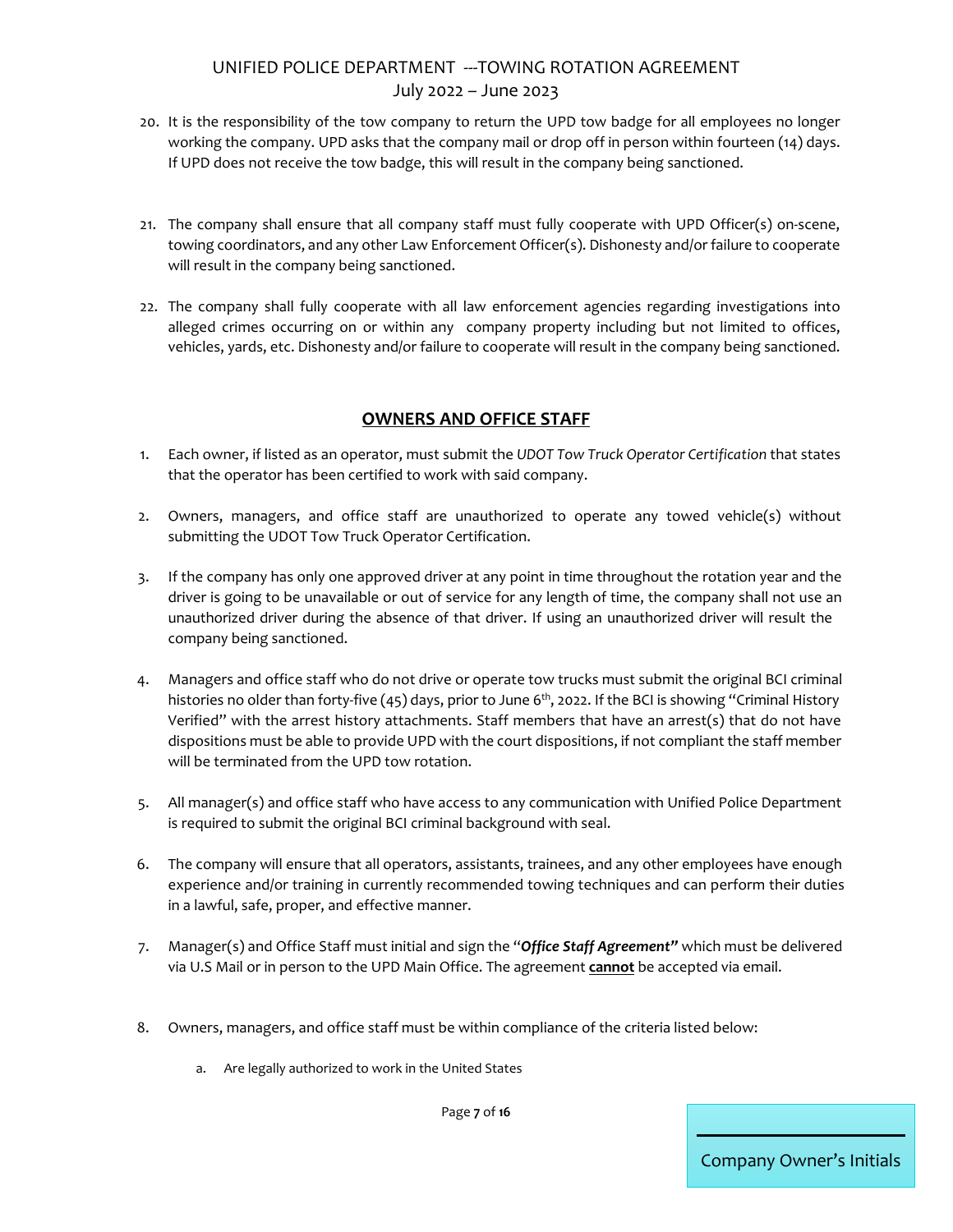- b. Shall not have been convicted in any court in the United States of a violent felony or similar crime(s) as defined in UCA 76-3-203.5, of any assaults or other crimes against a Law Enforcement Officer or Government Official, or sexual offenses of any kind. Shall not have been declared by any court in the United States incompetent by reason of mental defect and/or disease and not been fully restored.
- c. If owner(s), manager(s), or office staff are under investigation of any of the offenses listed above. The UPD reserves the right to deny the company application for the UPD Towing Rotation until such time, as the case(s) are closed or adjudicated with a disposition.
- d. Shall not be a Registered Sex Offender in the United States. If you are placed on the Sex Offender Registry at any time during the rotation year, you must notify the UPD Towing Coordinator within ten (10) days via email or U.S mail.
- e. Shall not have any convictions including pleas in abeyance, classified as a felony or misdemeanor crime(s) involving violence moral turpitude, weapons, illegal use or possession of any substance, domestic violence, resisting arrest, obstruction of justice, or thefts of any kind within the last five (5) years. Sentencing must be satisfactorily completed including but not limited to probation and/or parole – with the date of completion also not within the last five (5) years. Employees who show a patter of criminal behavior may be rejected.
- f. Shall not have been convicted of any other crime(s) that when considered with the duties and responsibilities of a manager or office staff employee that is set forth in this agreement. The UPD considers for what is the best interest of the public are not served.
- g. The company shall provide renewal copies of all requested documents requested by the UPD Towing Coordinator.

# **TOW OPERATORS**

- 1. Operators must comply with all federal, state, and local laws and regulations when engaged in rotation towing.
- 2. Each operator is approved as a tow truck operator for only one (1) company and will not be allowed or approved to operate for more than one company at any given time. For tow truck operators to be approved for another company, they must first surrender the UPD identification card issued to them prior to the approval as an operator for another company. If the operator is operating for another company, the company will be sanctioned.
- 3. Each operator must submit the *UDOT Tow Truck Operator Certification* that states that the operator has been certified to work with said company.
- 4. Each operator that responds to the rotation calls shall clearly display the 2022-2023 UPD identification card which has been issued to the operator for the specific company. The identification cards are non-transferable and shall be used for official purposes only. The use of the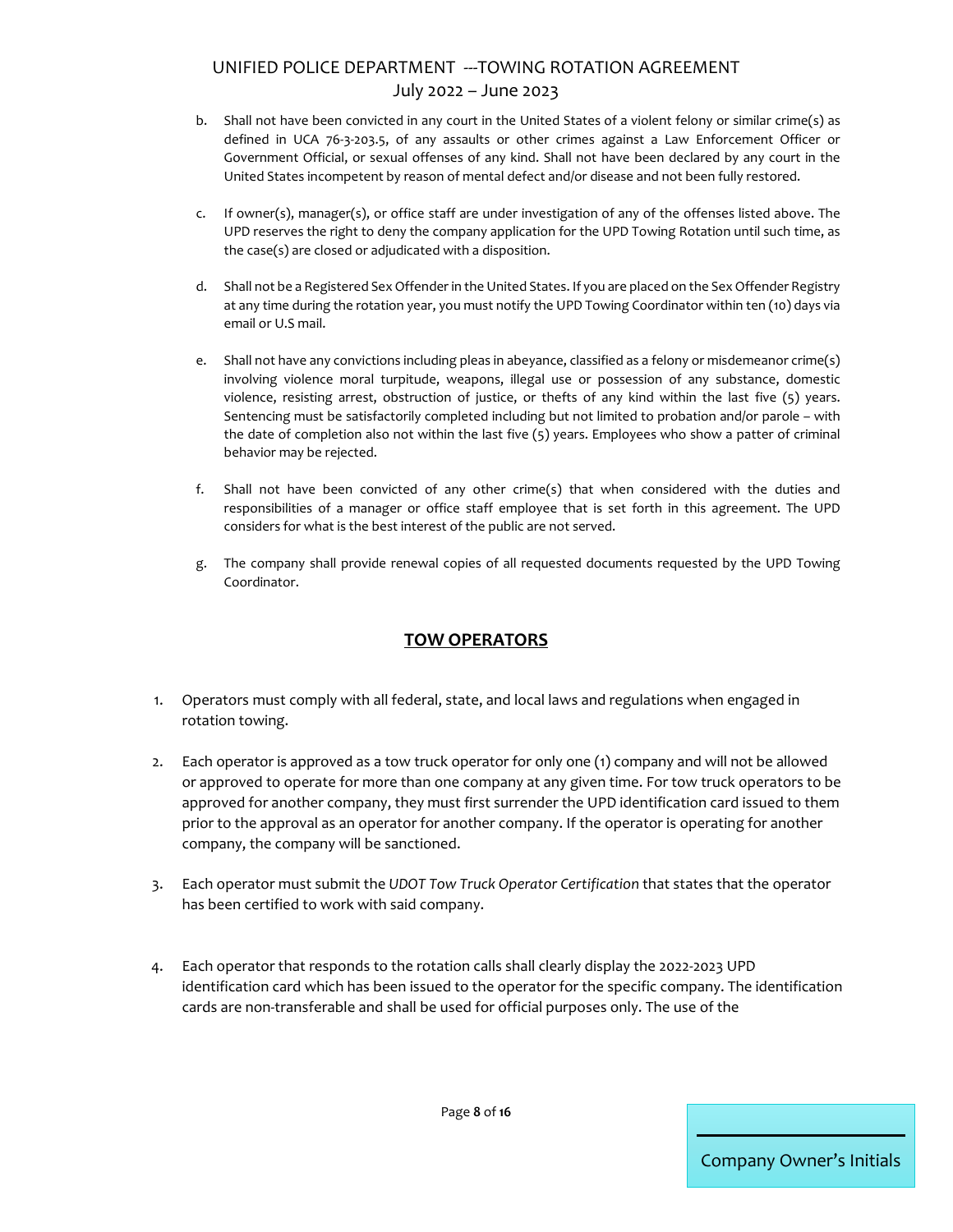identification card to obtain credit, complete a financial transaction, or secure a gratuity is prohibited.

- 5. When responding to UPD tow rotations, each operator must wear a fully visible company shirt and/or jacket imprinted with the first name of the operator and the name of the towing company.
- 6. The identification card remains the property of the UPD and must be surrendered to the UPD upon termination. If not surrendered to UPD within fourteen (14) days, the company is responsible to provide the UPD with the identification card. This identification card cannot be destroyed or thrown away. If UPD does not receive the identification card, this will result in the company being sanctioned and a \$10.00 non-return fee.
- 7. Each identification card must be picked up by operator only as well as provide previous year(s) identification card within fourteen (14) days of approval notice, the company will be sanctioned if the identification card is not obtained.
- 8. Operators shall not leave the scene of a UPD rotation call until all debris, oils, and all absorbent material have been properly removed from the scene as coordinated by the Officer(s). If the operator leaves the scene without proper removal will result the company being sanctioned.
- 9. A UPD identification card shall only be issued to operators if the employee is within compliance listed below:
	- a. Are legally authorized to work in the United States
	- b. Shall not have been convicted in any court in the United States of a violent felony or similar crime(s) as defined in UCA 76-3-203.5, of any assaults or other crimes against a Law Enforcement Officer or Government Official, or sexual offenses of any kind. Shall not have been declared by any court in the United States incompetent by reason of mental defect and/or disease and not been fully restored.
	- c. If owner(s), manager(s), office staff, or operators are under investigation of any of the offenses listed above. The UPD reserves the right to deny the company application for the UPD Towing Rotation until such time, as the case(s) are closed or adjudicated with a disposition.
	- d. Shall not be a Registered Sex Offender in the United States. If you are placed on the Sex Offender Registry at any time during the rotation year, you must notify the UPD Towing Coordinator within ten (10) days via email or U.S mail.
	- e. Shall not have any convictions including pleas in abeyance, classified as a felony or misdemeanor crime(s) involving violence moral turpitude, weapons, illegal use or possession of any substance, domestic violence, resisting arrest, obstruction of justice, or thefts of any kind within the last five (5) years. Sentencing must be satisfactorily completed including but not limited to probation and/or parole – with the date of completion also not within the last five (5) years. Employees who show a pattern of criminal behavior may be rejected.
	- f. Shall not have been convicted of any other crime(s) that when considered with the duties and responsibilities of a manager or office staff employee that is set forth in this agreement. The UPD considers for what is the best interest of the public are not served.

Company Owner's Initials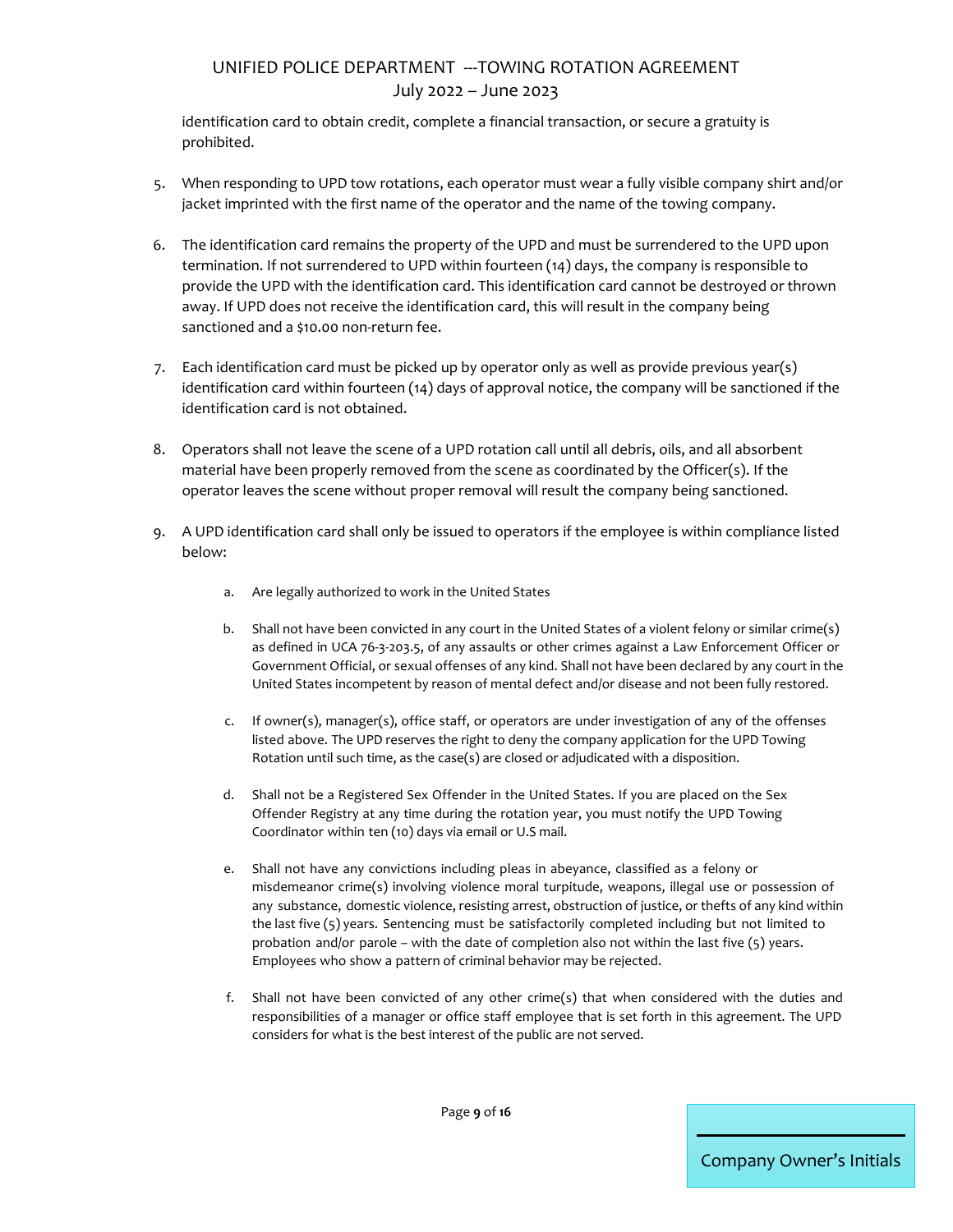- g. The company shall provide renewal copies of all requested documents requested by the UPD Towing Coordinator.
- 10. Each operator shall provide the UPD Officers on scene at the rotation call of any requested information regarding the company, driver, truck, equipment, yard, or any other information deemed pertinent.
- 11. Each operator must provide only those services that are necessary or requested at the time of the tow, provide the owner and/or driver (if present) of the vehicle. This is to include the location of where the vehicle will be stored, a copy of the current rate schedule, and the terms of vehicle recovery.
- 12. Each operator shall accept payment offered at the scene in cash or by major credit/debit card and shall maintain enough cash on hand to make change of up to fifty-five (55) dollars.
- 13. Serious operator error will result in the company being sanctioned and the operator possibly being terminated if the UPD Towing Coordinator deems necessary.
- 14. Each operator must stay in compliance in that each tow truck responds to the tow of a motorcycle shall be so equipped as to provide for one-person loading, safety, and secure upright transportation of the motorcycle.
- 15. Each operator must initial and sign the *"Tow Operator Agreement"* which can be delivered via U.S Mail or in person to the UPD Main Office. The agreement **cannot** be accepted via email.

#### **TRUCKS AND EQUIPMENT**

- 1. Each tow truck shall comply with the safety equipment requirements that are established by the Utah Department of Transportation (UDOT) and referenced at the website address o[f www.udot.utah.gov](http://www.udot.utah.gov/) and said equipment shall be permanently marked and specific to the truck.
- 2. Each tow truck must successfully pass the UDOT tow vehicle inspection before being placed on the UPD rotation and must pass the Commercial Vehicle Safety Alliance (CVSA) inspection when requested by the UPD Towing Coordinator. Trucks are subject to random CVSA level one (1) inspection by the UPD.
- 3. Each tow truck shall comply with the following additional equipment requirements as established by the UPD and must be permanently marked and specific to the truck
	- a. Four (4) Foot Pry Bar

Page **10** of **16**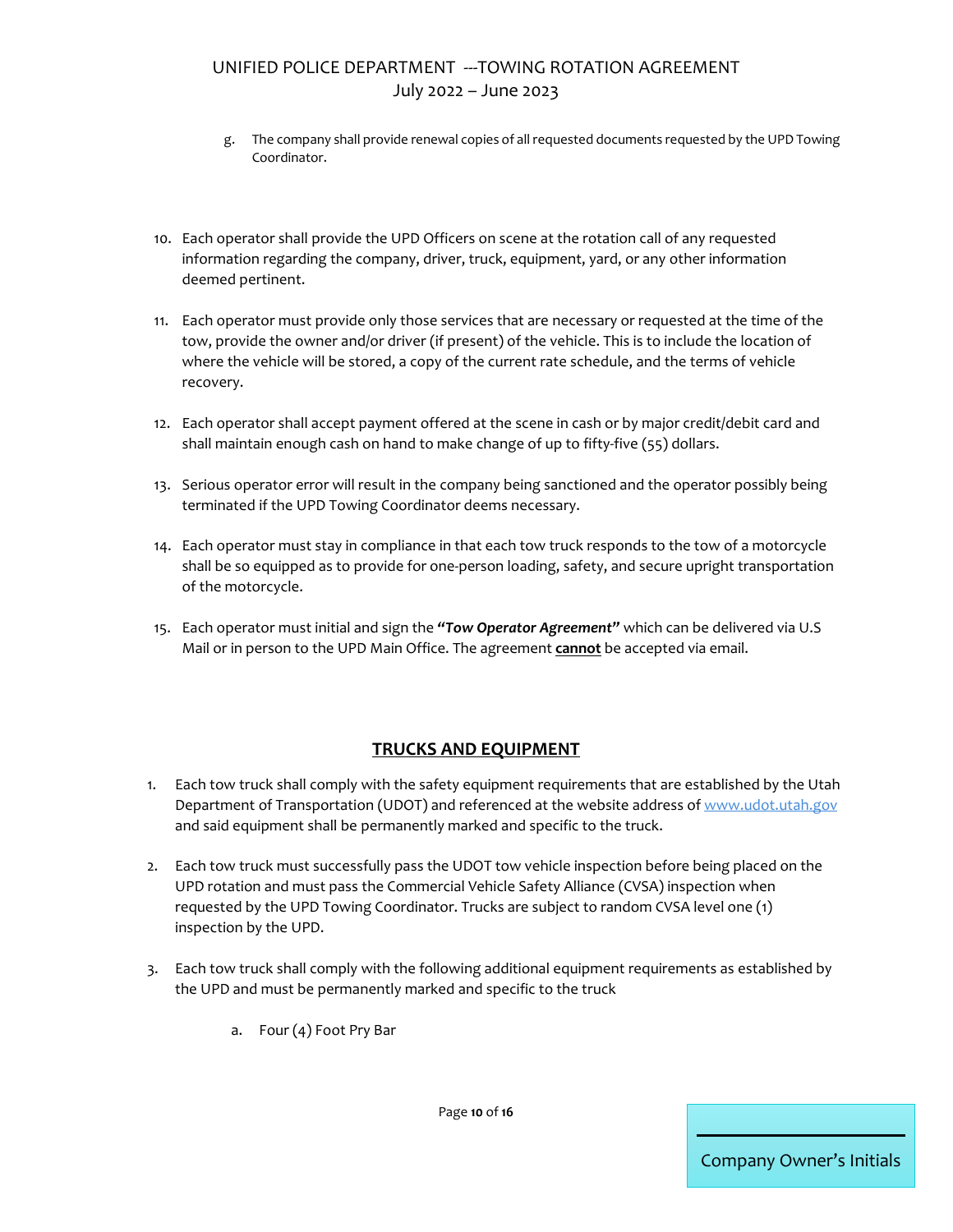- b. Dollies (Flatbeds Excluded)
- 4. Only 4x4 equipped wreckers will respond to any UPD tow dispatch in the canyons regardless of the time of year.
- 5. Each tow truck must be registered in the name of the company and/or owner. The address shown on the registration must be the same as the company address listed on the business license.
- 6. For the purposes of the rotation the following must be **permanently** marked on both sides of the truck:
	- a. The Company Name
	- b. City & State
	- c. UDOT Number
- 7. Each tow truck must have the 2022-2023 green UPD window decal. Tow trucks are not approved to participate in the UPD rotation until the decal has been permanently attached to the tow truck. All decals must be picked up within fourteen (14) days from the date of approval by any approved owner, office staff, or operator. If the decal is not signed and picked up within the fourteen (14) days, will result in the company being sanctioned.
- 8. The decal needs to be placed in the rear window on the driver's side of the vehicle. Removal of previous years window decals is required, and you are able to provide them to the UPD Towing Coordinator via U.S Mail or in person to the UPD Main Office.
- 9. The company shall submit to any unannounced equipment and tow trucks during normal business hours and must successfully pass said inspection to remain on the rotation.
- 10. Using an unauthorized tow truck on a UPD rotation call will result in the company being sanctioned.

#### **STORAGE & YARD/LOT**

- 1. Yards/lots must be following and comply with all state laws and regulations.
- 2. Using an unauthorized yard/lot will result in the company being sanctioned.
- 3. Yards used for rotation purposes must be "State Tax" approved and currently in compliance with all State Tax Commission and Rotation requirements and must remain in compliance for the duration of the 2022-2023 UPD tow rotation. State Tax requirements are the minimum and the State Tax approval is not considered as a guarantee that the yard will be approved for the 2022-2023 UPD tow rotation.

Page **11** of **16**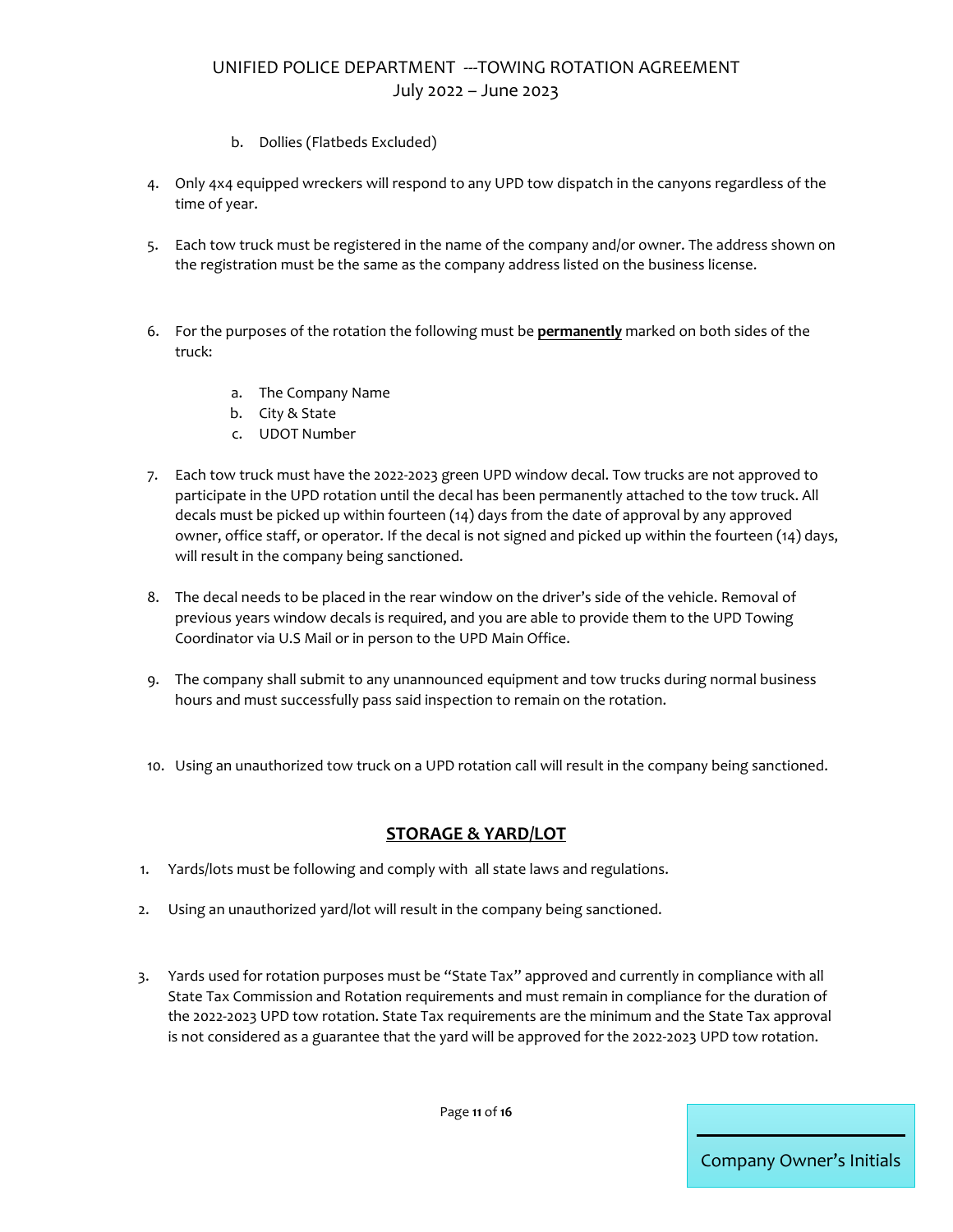- 4. Each yard must have a staffed office as required by R873-22M-17(6). Unstaffed yards are not allowed on the UPD tow rotation. All rotation yards must be State Tax Commission approved. All the yards must have a yard staffed and open for business during normal business hours unless a company can provide evidence of the Central Office Authorization from that must be submitted with the 2022-2023 UPD tow rotation application.
- 5. The company shall not require the vehicle owner or authorized agent to respond to more than one towing company location to arrange for and obtain the release of the vehicle.
- 6. The company shall provide owners access to vehicles towed subject to a rotation call on a 24-hour, 7 day a week basis. The company shall obtain a signed waiver from the owner indicating consent to pay the after hours release fee.
- 7. The company is required to release property that is considered "Life Essential". This can include items essential to sustain life or health including prescription medication(s), schoolbooks, medical equipment, essential clothing (e.g. uniforms, shoes, coat), food, water, child safety seats, and government issued photo-identification. For more information: <https://rules.utah.gov/publicat/code/r909/r909-019.htm>
- 8. The company who is authorized to maintain multiple storage areas that are served by the Central Office, upon contact by the vehicle or an authorized agent must respond within twenty (20) minutes and by appointment only during normal business hours. The company shall not charge the vehicle owner or authorized agent an additional fee for responding to the yard during normal business hours for the purpose of release the vehicle, releasing of life essential property, and/or inspecting the condition of the vehicle.
- 9. Each yard must maintain a video surveillance system and each building shall maintain an alarm system.
- 10. Yards that experience frequent problems with theft from or vandalism to, towed or stored vehicles will result in the company being sanctioned.
- 11. Vehicles shall not be towed to a yard other than the nearest company approved yard or transferred from said yard without prior notification and approval by the UPD Towing Coordinator; with the exception that any vehicle that qualifies for the State Tax Sale (at least thirty (30) days old) may be transferred to another yard for the purpose of the State Tax Sale without any prior notice to the UPD Towing Coordinator providing that the date of said transfer and the yard transferred is recorded on the original invoice.
- 12. The owner or operator of the vehicle may request that the vehicle be taken to another location in which as the request will be honored upon satisfying the company requirements for payment for services as set forth in this agreement.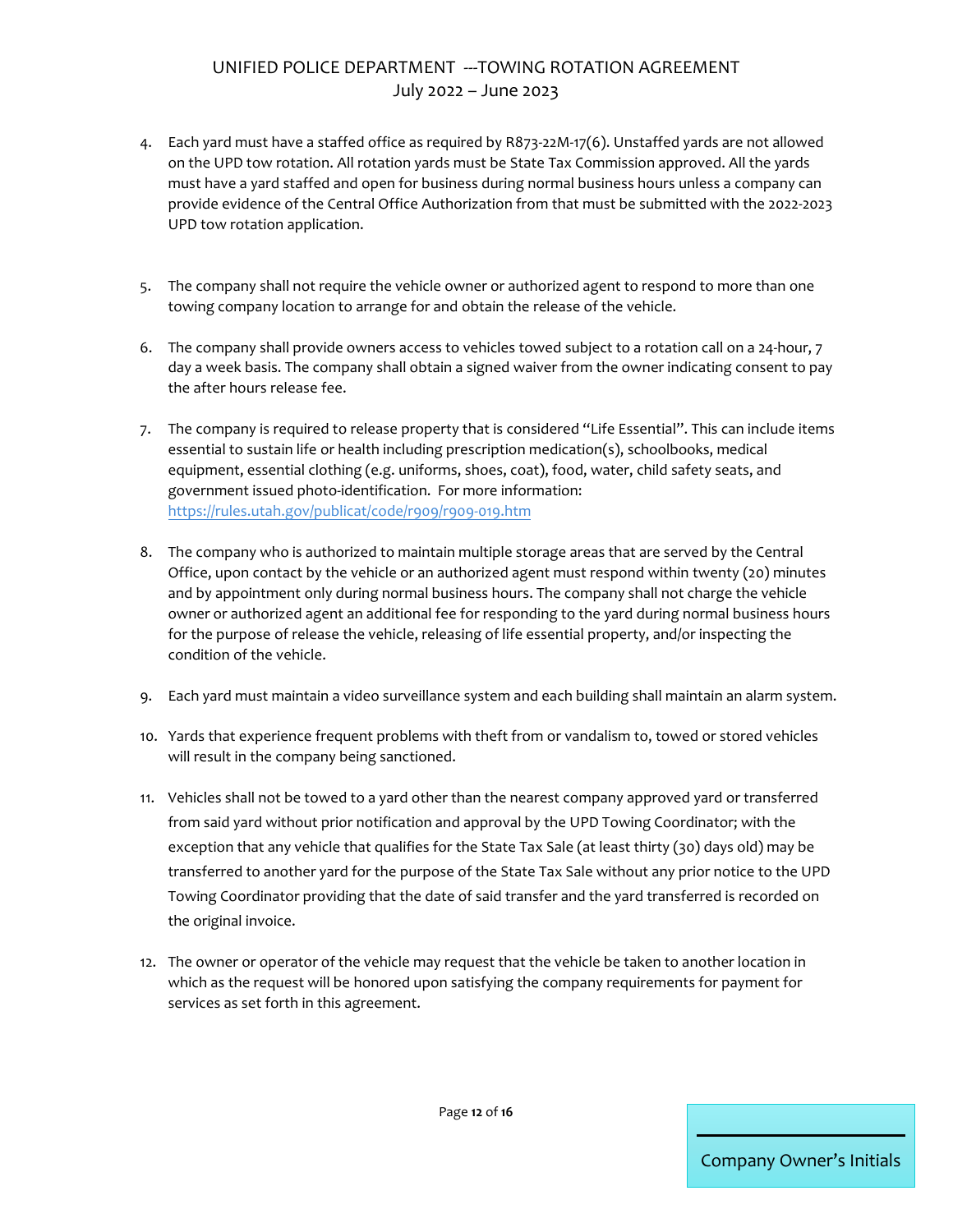- 13. If a vehicle is towed to any location other than the tow yard, an agreement must be made between the tow company and the owner or authorized agent on cost.
- 14. The company shall accept payment offered at the yard in cash or by major credit/debit card and shall maintain enough cash on hand to make change of up to fifty-five (55) dollars.
- 15. If any disagreements between the company and owner or authorized agent after the operator has been released from the UPD incident, including damage to the vehicle, cost & payment, etc. will be considered a civil matter.
- 16. All property removed from towed vehicles by the company for "safe-keeping" must be listed on the invoice that is to be received by the vehicle owner. Company policy should include they type of property, where it was kept, who is responsible for the property being returned to the owner, and only property not attached to the vehicle, etc.
- 17. The company shall ensure that the storage yard operator maintains a log of all individuals who have been given access to vehicles for removing personal property. The log must maintain the name, vehicle, date, and receipt number.
- 18. The company shall submit to any unannounced yard and record inspections during normal business hours and must successfully pass said inspections to remain on the UPD tow rotation. If it is determined that the on-site yard office is not staffed and open for business as required by R873-22M-17(6) will result in the company being sanctioned.
- 19. The company must maintain at least one (1) UPD approved yard within the assigned zone for which is applied on the 2022-2023 UPD tow application. Vehicles towed within that zone must be taken to the approved yard within that zone. Companies on the 4X4, heavy-duty, and/or canyons rotation(s) must maintain one yard within Salt Lake County bust must submit all yard the company operates.

#### **COMPLAINTS AND PENALTIES**

- 1. The company shall cooperate with the UPD Towing Coordinator in any inquiry regarding allegations(s) of the violation of any part of this agreement
- 2. The enforcement of certain articles in the agreement occurs primarily as violation are brought to the attention of the UPD Towing Coordinator.
- 3. The UPD Towing Coordinator shall be the determining authority as to the severity of any violation. After the UPD Towing Coordinator's investigation he/she may impose sanctions as he/she deems appropriate.
- 4. The UPD has an obligation to the public regarding the safety of vehicles and contents when towed and stored at the request made by UPD. When circumstances warrant, it will be necessary to immediately suspend a towing company from the rotation and remain on "Investigative Suspension" until the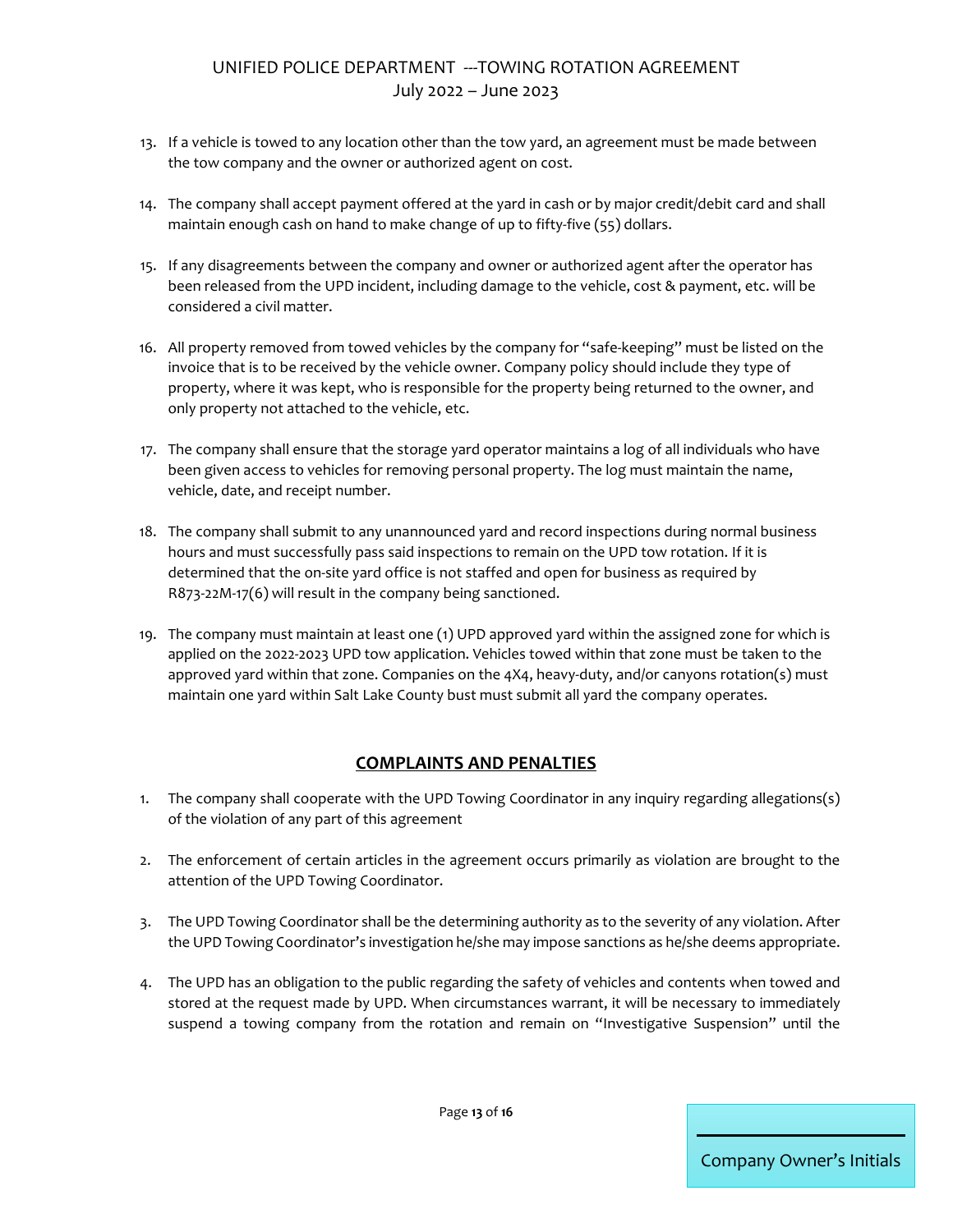situation can be thoroughly reviewed, making appropriate and fair decision. An investigative Suspension is **NOT** an appealable process.

- 5. Suspension or termination from another agency's rotation may result in suspension or termination of the company from the 2022-2023 UPD Tow Rotation.
- 6. Following an investigation, if the UPD Towing Coordinator deems a sanction is appropriate, the company will be notified by email and U.S Mail.
- 7. The UPD Towing Coordinator will determine the length of any suspension. This may result in the company being denied participation for any length of time in the current rotation, extended into a proceeding rotation, permanently, or other time as determined by the UPD Towing Coordinator.
- 8. The company may appeal the final disposition suspensions and/or termination from the 2022-2023 UPD Tow Rotation in writing to the Captain of the Technical Services Division within fourteen (14) days of the decision.
- 9. The company, staff, operators, trucks, or yards may be suspended or terminated from the rotation for practices determined by the UPD Towing Coordinator to be unlawful, unreasonable, or otherwise not in the best interest of the public and as outlined in the 2022-2023 UPD Tow Rotation Agreement.
- 10. A violation of any part of this agreement may be case for sanctions.
- 11. Actions that may result in the company being placed on suspension or terminated from the 2022-2023 UPD Tow Rotation include but are not limited to:
	- a. Requesting or demanding a vehicle owner or authorized agent to sign any financial responsibility disclaimer.
	- b. Charging unauthorized fees.
	- c. Holding life-essential personal property "hostage" for payment to the company.
	- d. Expiration of all required documents.
	- e. Failure to maintain complete and accurate records of all UPD requested towed vehicles.
	- f. Leaving any UPD tow rotation scene cleaning all debris, oils, and all absorbent materials.
	- g. Unprofessional-ism of all staff.
	- h. Threats of any kind.
	- i. Operating a tow truck or company in violation of the law.
	- j. Using unauthorized company operators, trucks, or yard on UPD rotation
	- k. Serious operator error.
	- l. Vehicle(s) that are damaged during the towing process.
	- m. Operating unsafe tow trucks.
	- n. Using non-permanent or magnetic signs on the tow trucks.
	- o. Moving a vehicle to another location without prior notification to the UPD Towing Coordinator.
	- p. Moving a yard to another location without prior notification to the UPD Towing Coordinator.
	- q. Operating a yard which does not have an office on site and is not approved for a Central Office.
	- r. Falsifying information on this agreement and/or application.
	- s. Revocation and/or suspension of driving privileges by the State of Utah.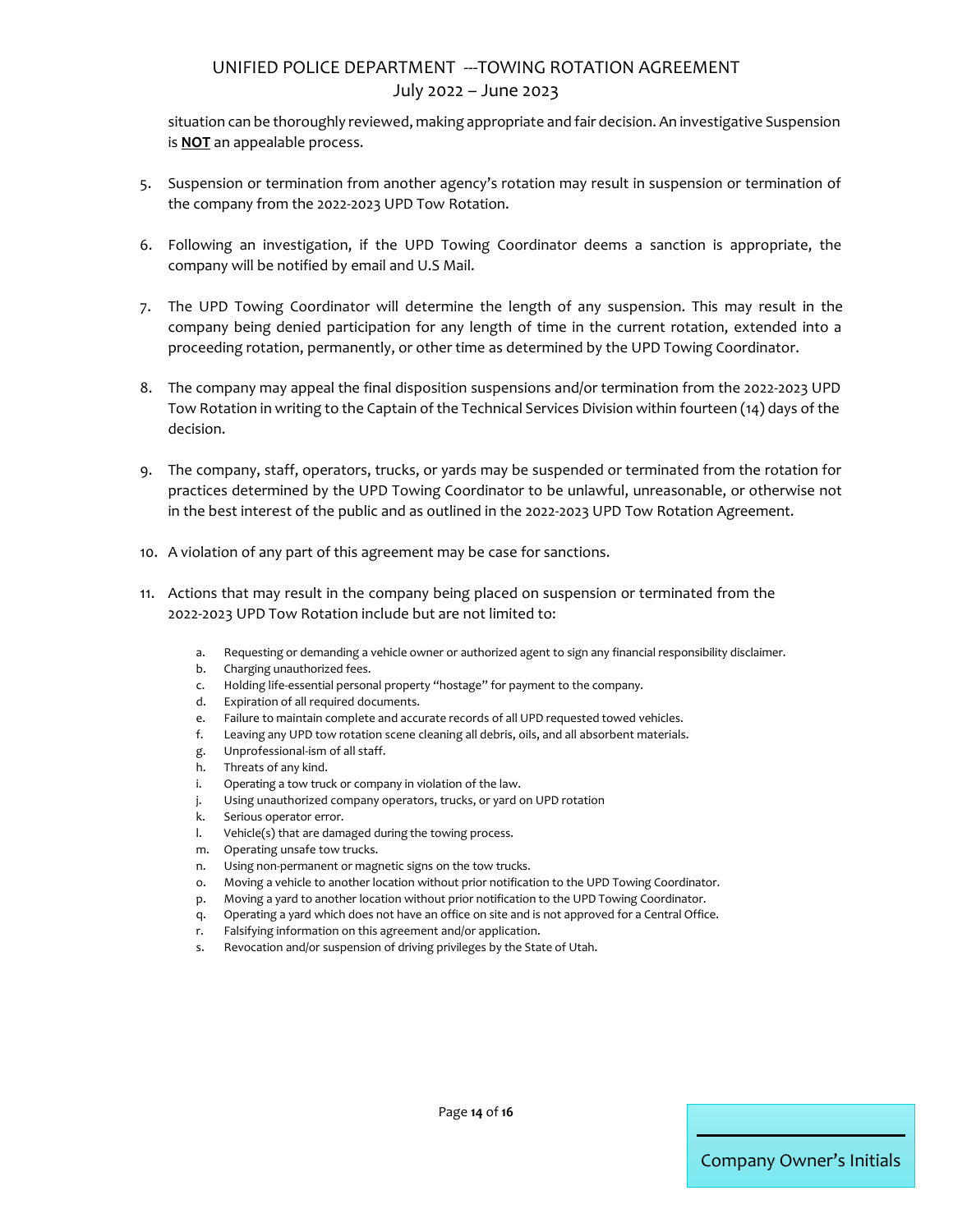#### **FEES**

- 1. \$10.00 Driver Identification Card Fee (Per Driver)
	- a. Payable in cash, check, credit/debit card (UPD does not accept American Express) to Unified Police Department. Upon receiving notification of the driver's approval, the driver must respond to the UPD Main Office to pay the fee and obtain their identification card.
	- b. Operator must be present to receive 2022-2023 identification card and the previous year (2021-2022) identification card must be given to the UPD Towing Coordinator. If the operator does not have the previous year's identification card, the fee will be an additional \$10.00.
	- c. If the operator needs to replace their identification card at any time during the 2022-2023 UPD Tow Rotation, there will be a \$10.00 fee.
	- d. If the operator is no longer working with the company it is mandatory for either the company or operator to return the 2022-2023 identification card within fourteen (14) days of their last employment date. If we do not receive the company will be sanctioned plus a \$10.00 non-return fee.
- 2. \$25.00 Suspension Reactivation Fee
	- a. Payable in cash, check, credit/debit card (UPD does not accept American Express) to Unified Police Department. For every suspension that a company receives once the suspension is completed and/or any corrections to the company's files have been made. The company must pay the fee before reactivation on the Unified Police Department Towing Rotation occurs.
	- b. Upon reactivation from suspension. If the date falls on a Saturday, the company will be reactivated on Friday. If the date falls on a Sunday, the company will be reactivated on Monday.

#### **TOWING COORDINATOR CONTACT INFORMATION**

- o Email: [updtow@updsl.org](mailto:updtow@updsl.org) OR [ashallenberger@updsl.org](mailto:ashallenberger@updsl.org)
- o Phone Number: (385)-468-9717
- o The UPD Main Office Address: 3365 South 900 West South Salt Lake, UT 84119
- o Business Hours: Monday through Friday: 8:00am to 4:00pm
- o Mailing Address:
	- o Unified Police Department-Attention: Towing Coordinator
	- o 3365 South 900 West South Salt Lake, UT 84119

Page **15** of **16**